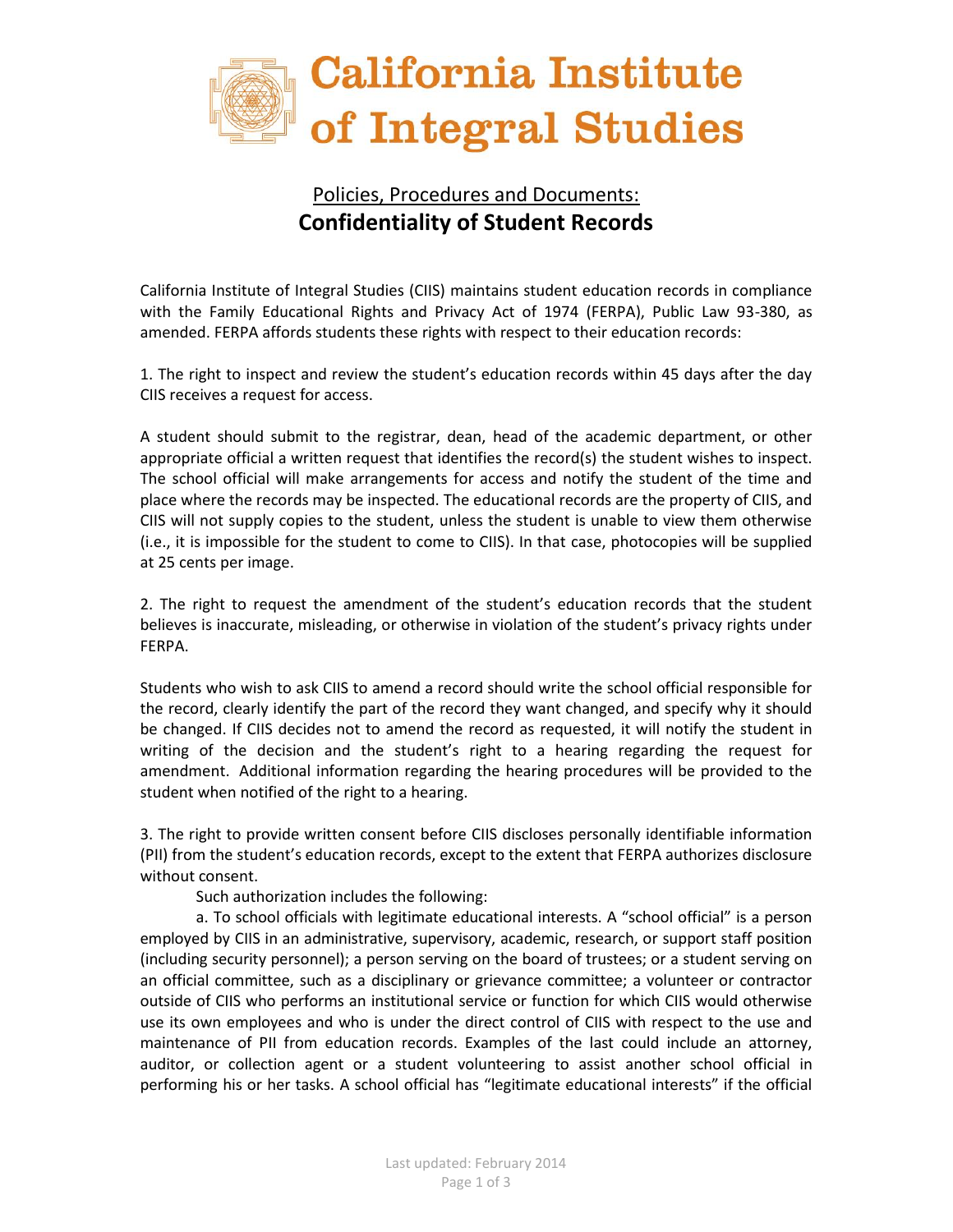

## Policies, Procedures and Documents: **Confidentiality of Student Records**

needs to review an education record in order to fulfill his or her professional responsibilities for CIIS.

b. FERPA permits an institution, for the purposes of conducting its functions, to identify a subset of students' PII as "directory information" that can be disclosed without the student's prior written consent. Directory information is considered not generally harmful or an invasion of privacy if disclosed. CIIS designates only the following as a student's directory information: full name, address, email address, telephone number, photograph, program of study, dates of attendance, enrollment status (e.g., full-time, half-time), participation in officially recognized activities, and degree and awards received. Students may direct CIIS to not disclose their directory information. To initiate or revoke this directive, students should contact the registrar.

c. Upon request, to officials of another school where the student seeks or intends to enroll, or where the student is already enrolled if the disclosure is for purposes related to the student's enrollment or transfer, subject to the requirements of §99.34. FERPA requires a school to make a reasonable attempt to notify each student of these disclosures.

d. To authorized representatives of the U.S. Comptroller General, the U.S. Attorney General, the U.S. Secretary of Education, or state and local educational authorities. Disclosures under this provision may be made, subject to the requirements of §99.35, in connection with an audit or evaluation of federal- or state-supported education programs, or for the enforcement of or compliance with federal legal requirements that relate to those programs. These entities may make further disclosures of PII to outside entities that are designated by them as their authorized representatives to conduct any audit, evaluation, or enforcement or compliance activity on their behalf.

NOTE REGARDING POINT D: As of January 3, 2012, the U.S. Department of Education's FERPA regulations expand the circumstances under which student education records and PII contained in such records—including Social Security Number, grades, or other private information—may be accessed without the student's consent. First, the U.S. Comptroller General, the U.S. Attorney General, the U.S. Secretary of Education, or state and local education authorities ("Authorities") may allow access to records and PII without consent to any third party designated by an Authority to evaluate a federal- or state-supported education program. Second, Authorities may allow access to education records and PII to researchers performing certain types of studies—in certain cases even if the school doesn't request or even objects to such research. The Authorities must obtain certain use-restriction and data security promises from the entities that they authorize to receive the students' PII, but the Authorities need not maintain direct control over such entities. Additionally, in connection with Statewide Longitudinal Data Systems, state Authorities may collect, compile, permanently retain, and share without students' consent PII from education records, and may track students' participation in education and other programs by linking such PII to other personal information obtained from other federal or state data sources, including workforce development,